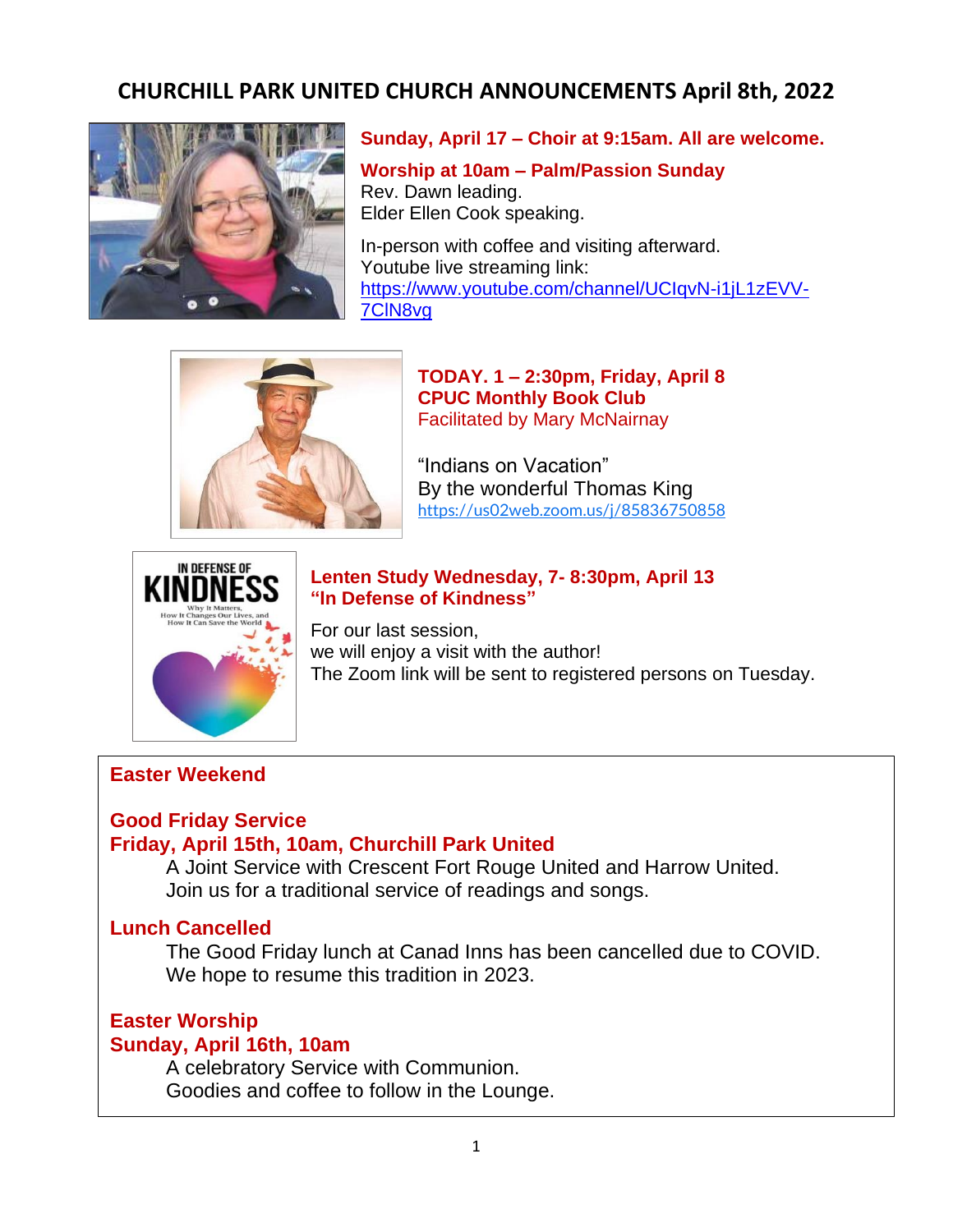The family of Douglas Struthers invites you to gather with them to honour the life and legacy of Doug who crossed over in their presence Tuesday, April 5. The gathering will occur at the Birchwood Funeral Chapel Co-op,162 PTH 52 W, Steinbach, R5G 1Y1 on Wednesday, April 13 starting at 2:00pm. Light refreshments to follow. The family asks that gifts in lieu of flowers might be made to ALS Canada at <https://als.ca/ways-to-give/> Supported in prayer are Evelyn, wife of 65 years, daughters Margaret and Elizabeth, and son Ronald.

Sympathy cards can be sent to:

The Struthers 306 – 65 Paget St Winnipeg, MB R3P 0Z4



# **Coming Up…**

# **Hope for Housing? Ask Our Politicians**

Thursday, April 21st 7pm (coffee at 6:45pm) United Church in Meadowood (1111 Dakota)

Proof of vaccination and masks required

 Manitoba's social housing is inadequate and dwindling year after year. Since 2019,



# **Fundraiser to Support Children in Ukraine needing Cancer Treatment**

Tuesday, April 26th, 2022, 7:30-10:00 pm. St Andrews United Church 255 Oak Street, Winnipeg

Tickets: \$50.00/person, including refreshments. Tickets available soon.



Aman Lara is a Canadian non-profit organization of veterans, former interpreters, and volunteers who coordinate the missions to get people evacuated from war torn regions. Brian MacDonald, Aman Lara's Executive Director, will give a presentation on Aman Lara's activities in Ukraine.

All funds raised will assist Aman Lara with the transportation and relocation costs for children and their families while they undergo cancer treatments.

#### For more information:

<https://www.cbc.ca/player/play/2014040643528> and <https://www.amanlara.org/>